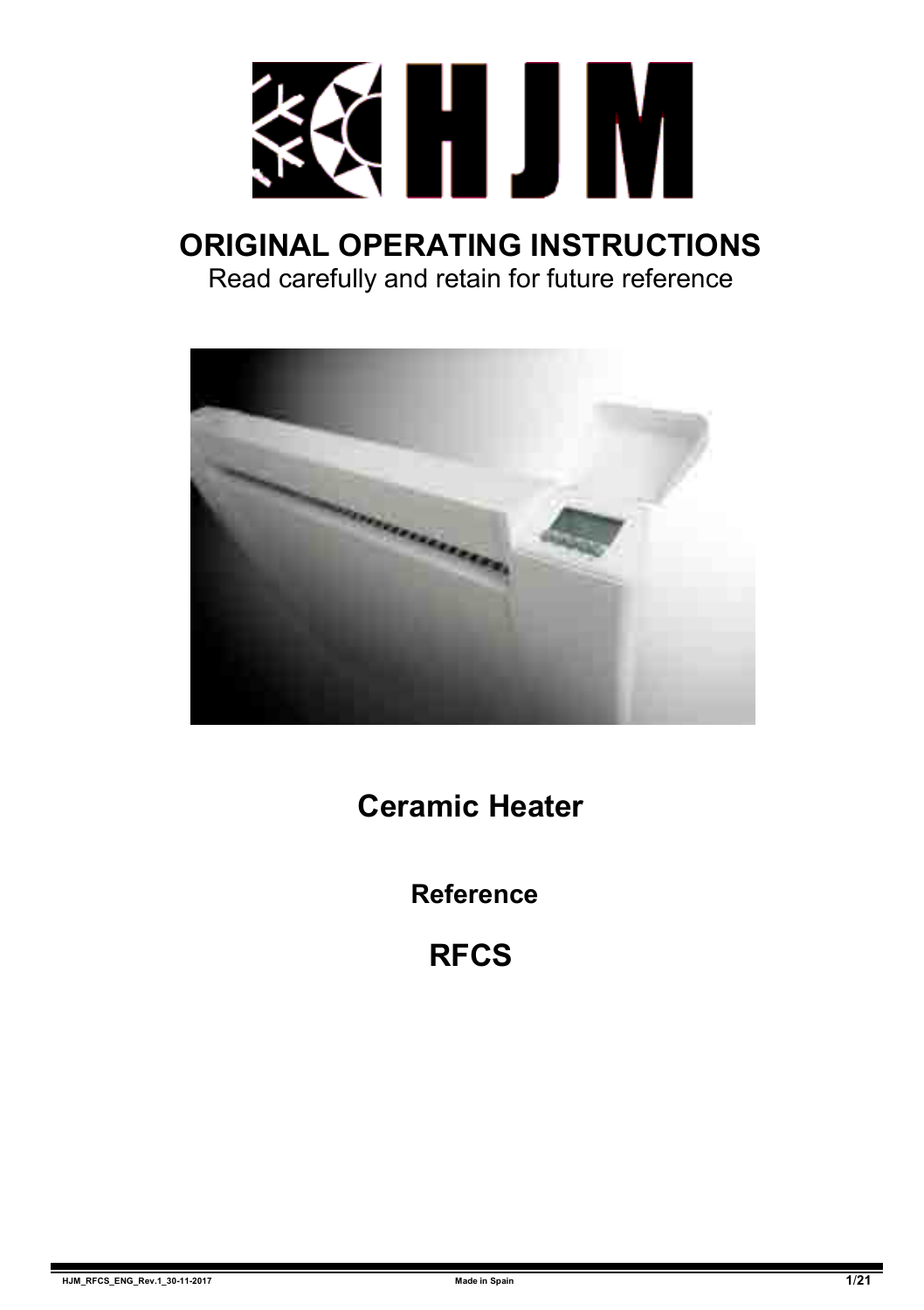## **IMPORTANT WARNINGS**

*Dear Customer:* 

*Thank you for your confidence in us by purchasing this radiator. These appliances are extremely safe, silent and easy to install.* 

*They do not require special maintenance. They are made of extruded aluminum, a material of high durability respectful to the environment. Before starting it for the first time, carefully read these instructions. Retain them for future references.* 

## **GENERAL SAFETY INSTRUCTIONS**

- 1. Please read carefully these instructions before starting the device for the first time.Keep these instructions, as well as the guarantee, your invoice and if possible, the complete packing with all the elements inside.
- 2. **The guarantee will cease to be valid in the case of not following the recommendations of this manual**.
- 3. Before connecting the appliance, make sure the mains voltage is the 230 Volts, and correspond to the marked on the nameplate of the appliance.
- 4. Check that the power is sufficient to supply the appliances. The total draw of the radiators' currents must not exceed the capacity of the circuit breaker that protects them.
- 5. This radiator cannot be used in rooms with presence of gases or other flammable products (glues, etc...).
- 6. WARNING: To prevent overheating, do not cover the device. Do not use the device to dry clothes.
- 7. Make sure the power cable or other objects do not come into contact with the radiator surface while in operation.
- 8. If the power cable becomes damaged it must be replaced by the manufacturer or a suitably qualified trades person. Failure to comply may danger your safety and voids your warranty.
- 9. Check the device and the supply cord regularly. Do not turn the device on if it is damaged.
- **10. PRECAUTION: Some parts of this product can reach very high temperatures and cause burns. Pay special attention when children or vulnerable people are around.**
- 11. Do not place the device straight under a power socket.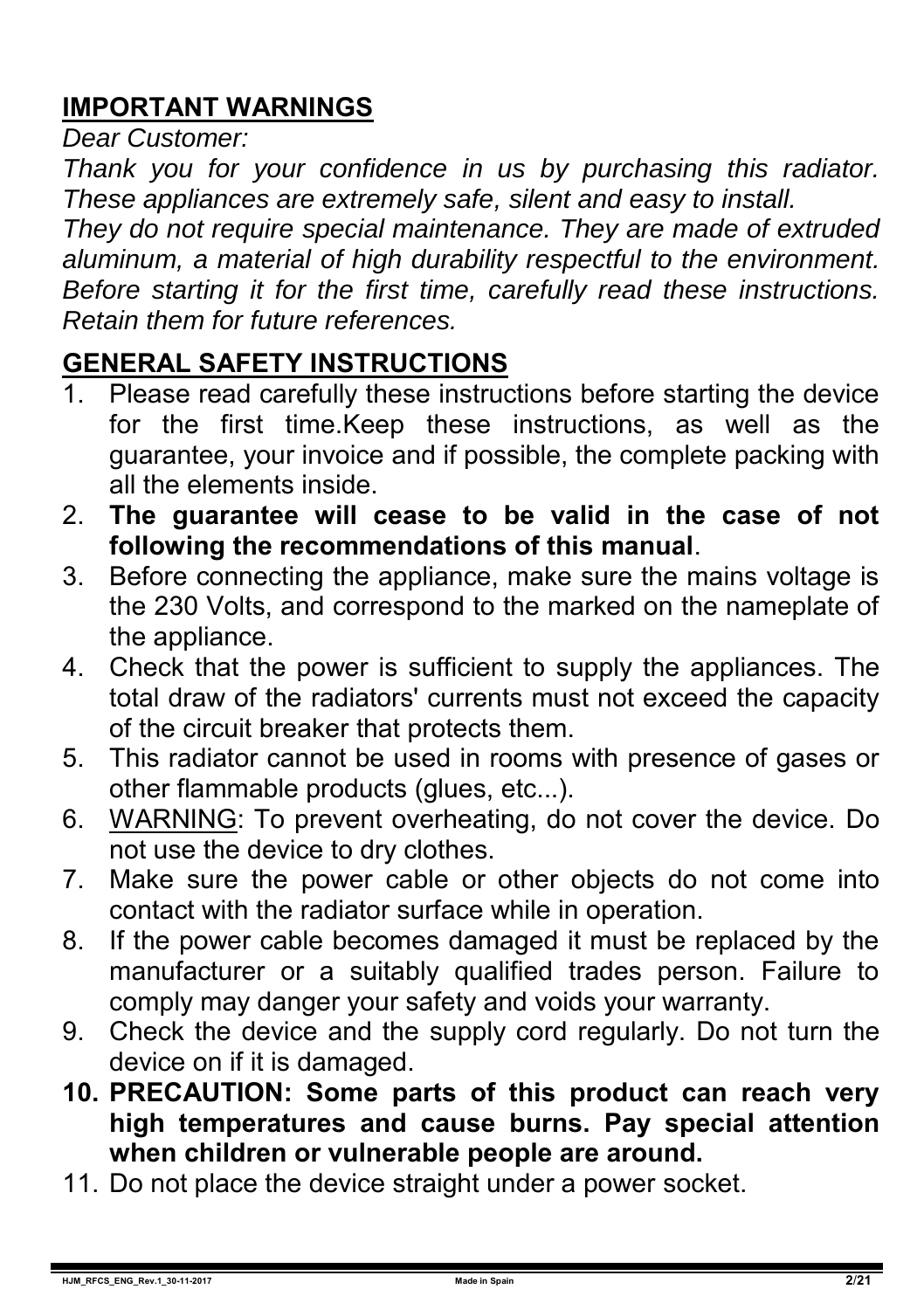- 12. Children under the age of three should not be allowed to touch or play with the radiator and should be supervised at all times.
- 13. This device can be used by children under 8 years of age, as well as by people with reduced physical, sensory or mental capabilities when suitably supervised and only when they have been provided the instructions regarding the use of the device and have understood the risks that could derive from it. Cleaning must only be carried out by an appropriate adult.
- 14. Children between3 and 8 years should not turn on or off the device, unless this is installed or placed in a normal position and that children are under proper supervision or have received instructions regarding the use of the device as security and they have perfectly understood the potential dangers. Children between 3 and 8 years old should not connect, adjust or clean the appliance or perform any maintenance measure.
- 15. **Warning**: Do not use this heater near baths, showers or swimming pools. It should not be possible to access the device's controls from the bath, shower or any other surface that is in contact with water.(Its use in zones 0 or 1 in bathrooms is totally prohibited: seek advice from a qualified electrician).
- 16. For greater safety, this appliance is provided with a device that interrupts its operation in the case of overheating.
- 17. This radiator has been designed exclusively to be fixed to the wall. For further information on the fixing systems, consult the section "INSTALLATION AND WALL MOUNTING" of this manual.
- 18. Do not use accessories that have not been recommended by the manufacturer, as they could entail a potential risk to the user, and damage the device. Use only original accessories.
- 19. Keep all the packaging elements (plastic bags, cardboard and polyethylene)out of the reach of children, as they can cause potentially dangerous situations.
- 20. Use this device only for domestic / light commercial use and the tasks for which it has been designed. This device has not been designed for industrial use. **It must not be used outdoors, in greenhouses or for animal husbandry.** Keep it away from heat, direct sunlight, humidity and cutting tools. Do not under any circumstances immerse in water or use this device with wet hands. In the case of humidity or water in the device, immediately disconnect the power supply and do not touch the wet parts.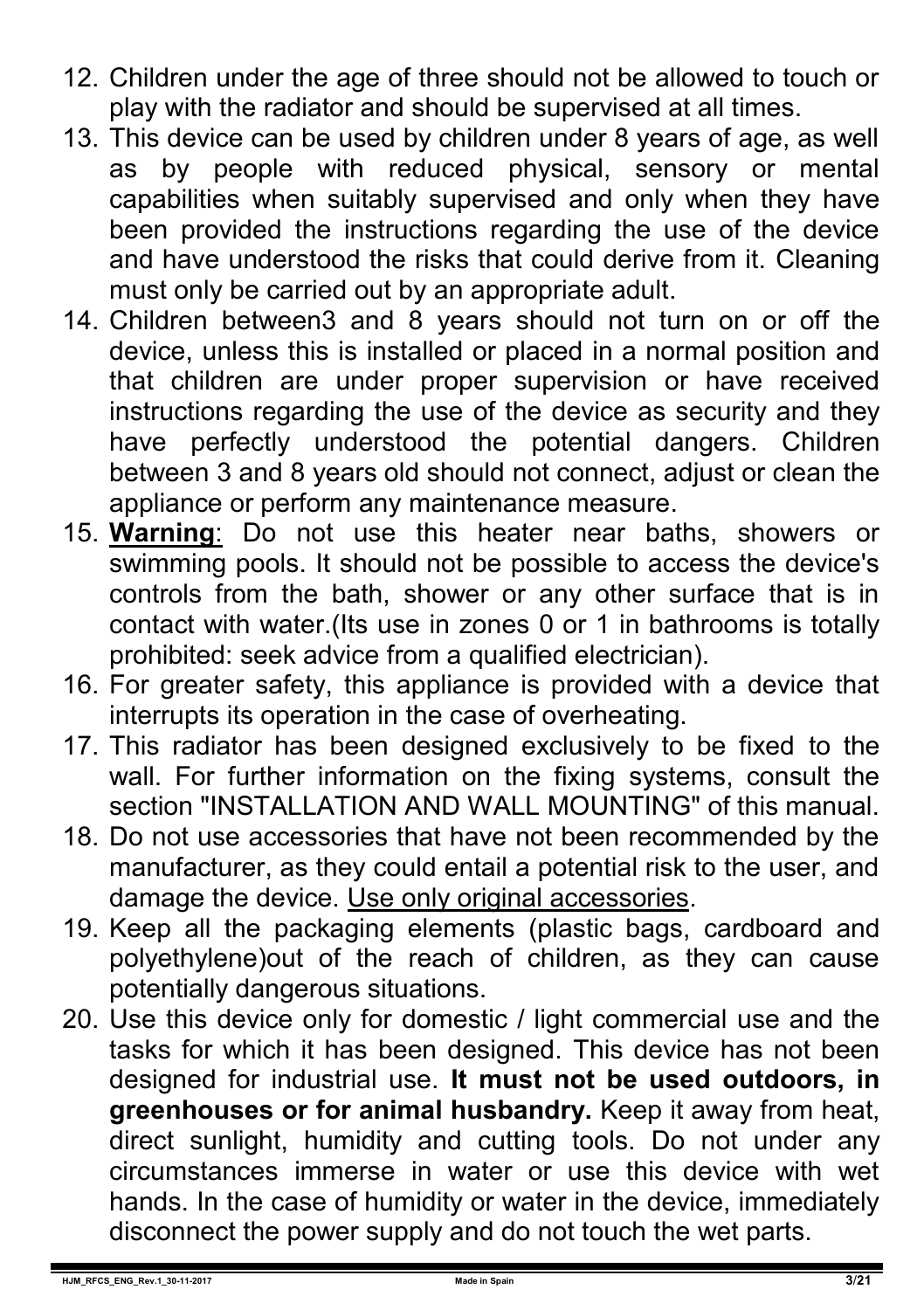- 21. Do not attempt to service the device yourself. Contact a qualified technician.
- 22. To disconnect the transmitter from the mains pull the plug, never of the supply cord.
- 23. Respect the "SPECIFIC SAFETY INSTRUCTIONS FOR THIS APPLIANCE" listed below

## **SPECIFIC SAFETY INSTRUCTIONS FOR THIS DEVICE**

- The appliance must remain in a vertical position.
- Make sure the appliance is secured at all times. Please adhere to the installation distances indicated in this guide.
- Do not hang any object in front or on top of the device.
- Always ensure that the inlet and outlet air are not obstructed.
- Always install the device so that it cannot enter into contact with any combustible material such as curtains or towels (take into account the gusts of wind).
- To clean the device, consult the instructions in the "MAINTENANCE" section, because if water enters the air grilles it could seriously damage the device.
- Do not insert any object through the grille or inside the device.
- This radiator is designed to be connected by plug to the electric installation and fixed to the wall installation. Follow the instructions in "INSTALLATION".
- **The guarantee will not apply if these instructions have not been observed.**

## **INSTALLATION**

- During the first use and for a few minutes, could occur smells and noise due to the dilatation of some internal parts. This is normal, so you must provide adequate ventilation. The smells are momentary and quickly will dissipate.
- For greater efficiency, make sure to calculate the power or the number of elements of the apparatus according to the surface of the room. We recommend contacting your dealer performing this calculation.
- Fix the radiator to a firm wall and make sure it is well-levelled, in a room with no furniture and no objects avoiding around.
- Avoid installing the appliance in corners.
- We advise against installing the appliance under the windows, because it is favoring the heat loss.
- The radiator must be away, at a minimum distanceof15cmfrom any combustible material, curtains, furniture, chairs, etc.(Fig. 1).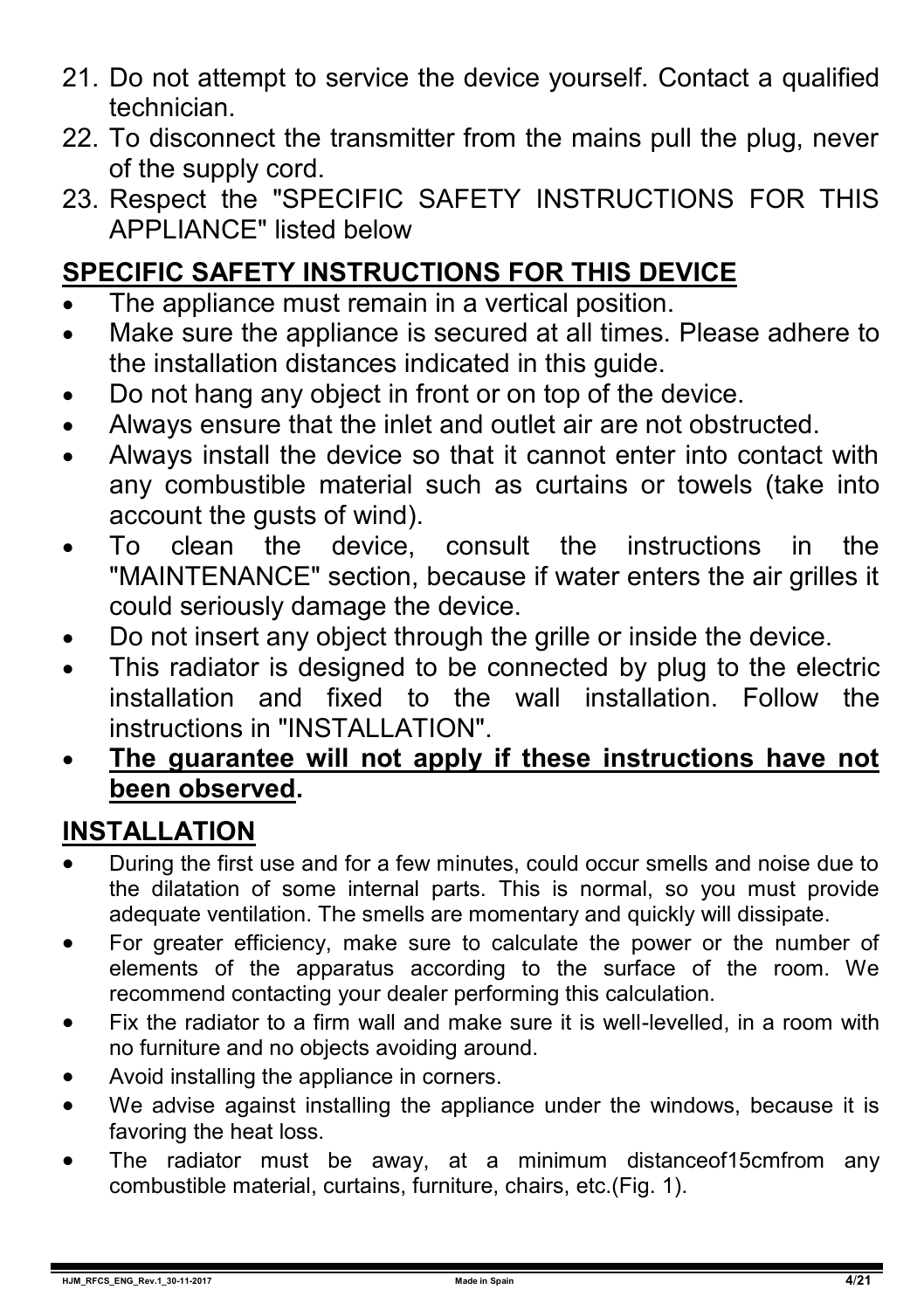- Allow for a minimum distance of 1 m, from the front of the unit to any obstacles (furniture, walls, curtains, for example) that could hinder its operation.
- Also keep a minimum distance of 15 cm between the appliance and the side walls and any other obstacles (walls, for example) that may affect its function. Also keep a minimum distance of 35 cm on top the appliance free of obstacles and a minimum distance of 15 cm from the floor.
- WARNING: If this appliance is installed in a bathroom, it must be installed only within Zones 2 or Outside Zones (Zone3), according BS 7671 Requirements for Electrical Installations, Section 701. The installation of this appliance within Zones 0 or 1 of a bathroom is totally prohibited. The figure 2 bellow is only for information purposes, we suggest you contact a professional electrician.





**Fig.2**

# **WALL-MOUNTING**

The appliance is equipped with the following:

- 2 radiator's suspension supports..



1. Place the template on the floor and against the wall where you will place the radiator.

- 2. Mark on the wall the location of the four holes.
- 3. Drill four holes for inserting the 8 mm plugs.

4. Fix the supports (as shown in the Figure) using the 4 screws and 8 mm plugs .

5. Hang the radiator in the supports fixed on the wall and, finally , completely screw up the two security pieces of

the supports.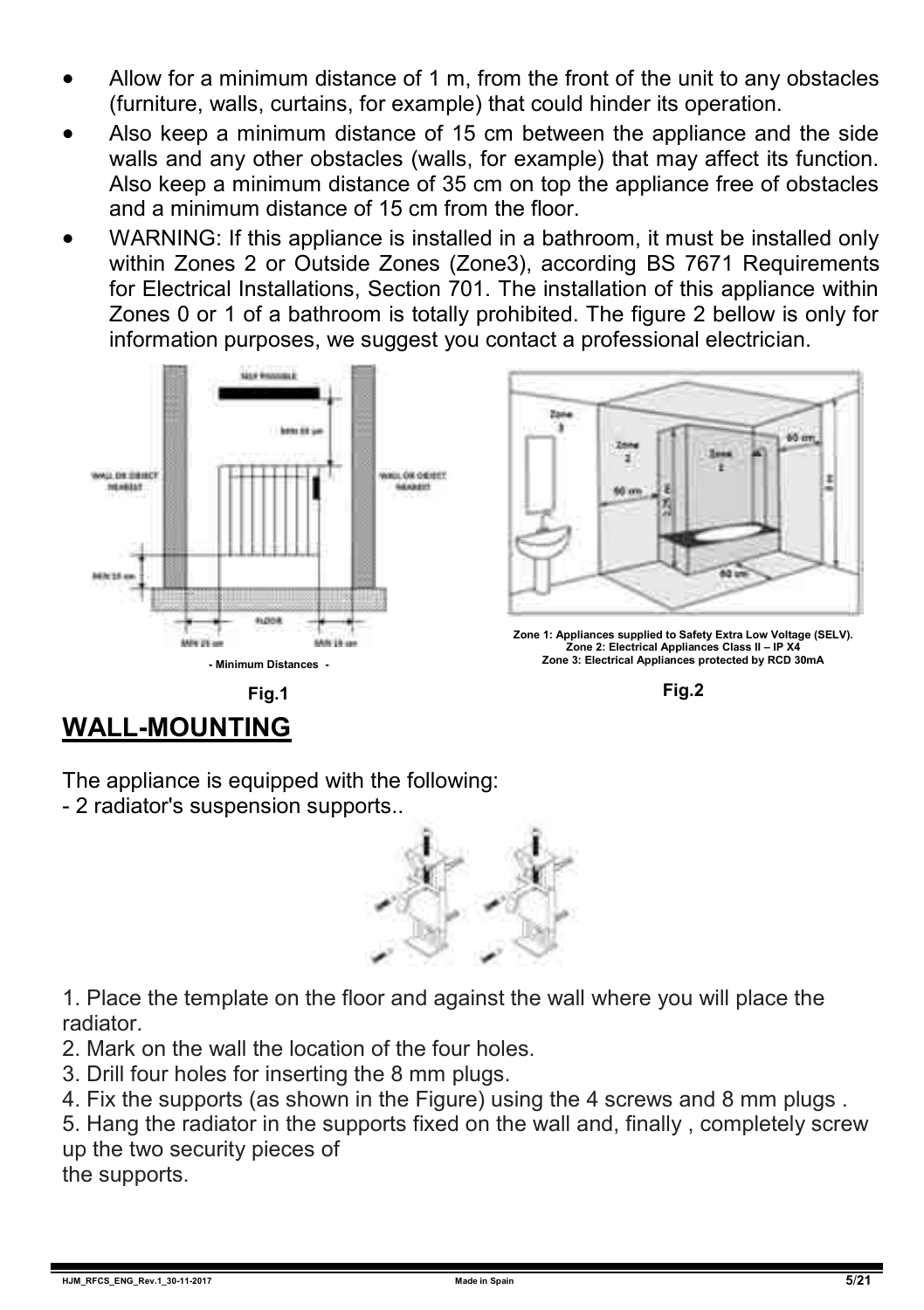

## **ELECTRIC SUPPLY CONNECTION**

This appliance is equipped with a supply cord **H05V2V2-F 2x1.0mm²** and bipolar plug without earthing.

Connect the plug to the base outlet.

Check the condition of your electrical installation and connection cables.

This appliance doesn't require earthing connection, due it has double electrical insulation.

Contact a licensed electrician for assistance.

## **TECHNICAL CHARACTERISTICS**

| Marca                      |               |               |               |               |
|----------------------------|---------------|---------------|---------------|---------------|
| Model                      | RFCS500HJM    | RFCS1000HJM   | RFCS1500HJM   | RFCS2000HJM   |
| <b>Rated Voltage</b>       | $230V^{\sim}$ | $230V^{\sim}$ | $230V^{\sim}$ | $230V^{\sim}$ |
| <b>Rated Frequency</b>     | 50 Hz         | 50 Hz         | 50 Hz         | 50 Hz         |
| <b>Rated Power Input</b>   | 500 W         | 1000 W        | 1500 W        | 2000 W        |
| <b>Class of Protection</b> |               | Ш             | Ш             | Ш             |
| Degree of Protection IP    | IP24          | IP24          | IP24          | <b>IP24</b>   |
| Dimensions (LxHxD) (mm)    | 410x585x105   | 540x585x105   | 670x585x105   | 800x585x105   |
| Weight (kg)                | 5.7           | 7.9           | 11,3          | 13.7          |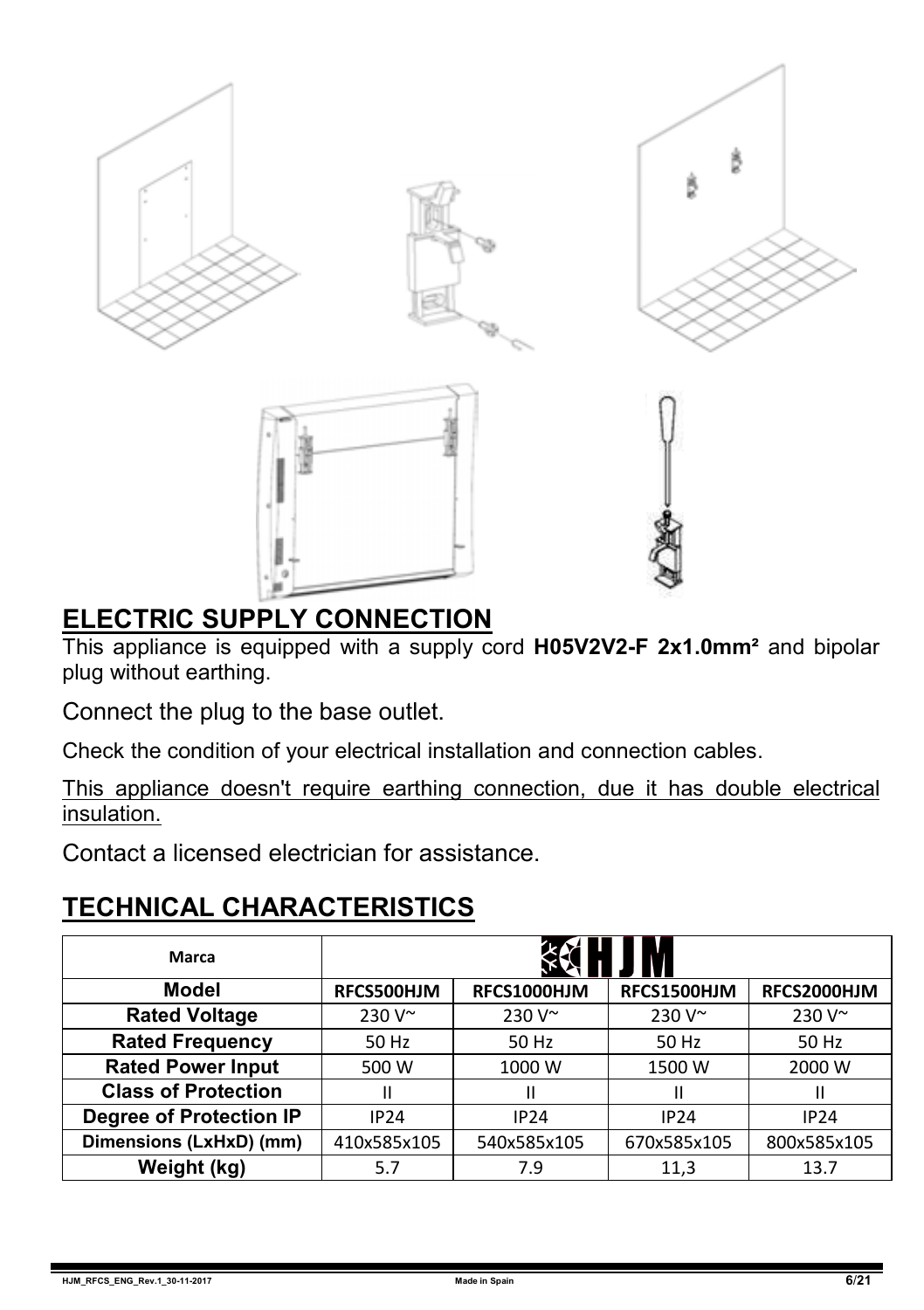# **PROGRAMMABLE DIGITAL THERMOSTAT**

- This radiator is equipped with various functions and operating modes that the user can select using the "MODE"  $\bullet$  button.
- The operating modes are: Pilot Wire, Comfort, Economy, Anti-Frost, Holidays, Timer, Turbo, Eco and Off (Stand-by). These are their related icons:



- **Pilot Wire Mode**: The thermostat's functions are controlled through a signal received from the "Pilot Wire" unit. **FOR USE IN FRANCE ONLY**
- **Comfort Mode**: The thermostat keeps the room temperature at the value established by the user.
- **Economy Mode**: The thermostat keeps the room temperature below the configured Comfort value.
- **Anti-Frost Mode**: The thermostat keeps the room temperature above 7 ° C.
- **Holiday Mode**: The radiator enters the "Anti-frost" mode for the period of time established by the user.
- **Timer Mode**: The thermostat operates as per a daily/weekly programme defined by the user.
- **TOOST** Turbo/boost Mode: The thermostat continuously feeds the resistance during the period that is adjustable by the user, the maximum is 2 hours. After the period of time, the device returns to the previous operating mode. For safety reasons, the room temperature is automatically controlled in order not to exceed 32 ° C.
- **Eco Economy Mode set at 17°C**: The device keeps the room temperature stable at  $17 °C$
- **Off (Stand-by) Mode**: In this mode the electric resistance is not being fed and the light at the back of the screen goes off. However, the thermostat is operating.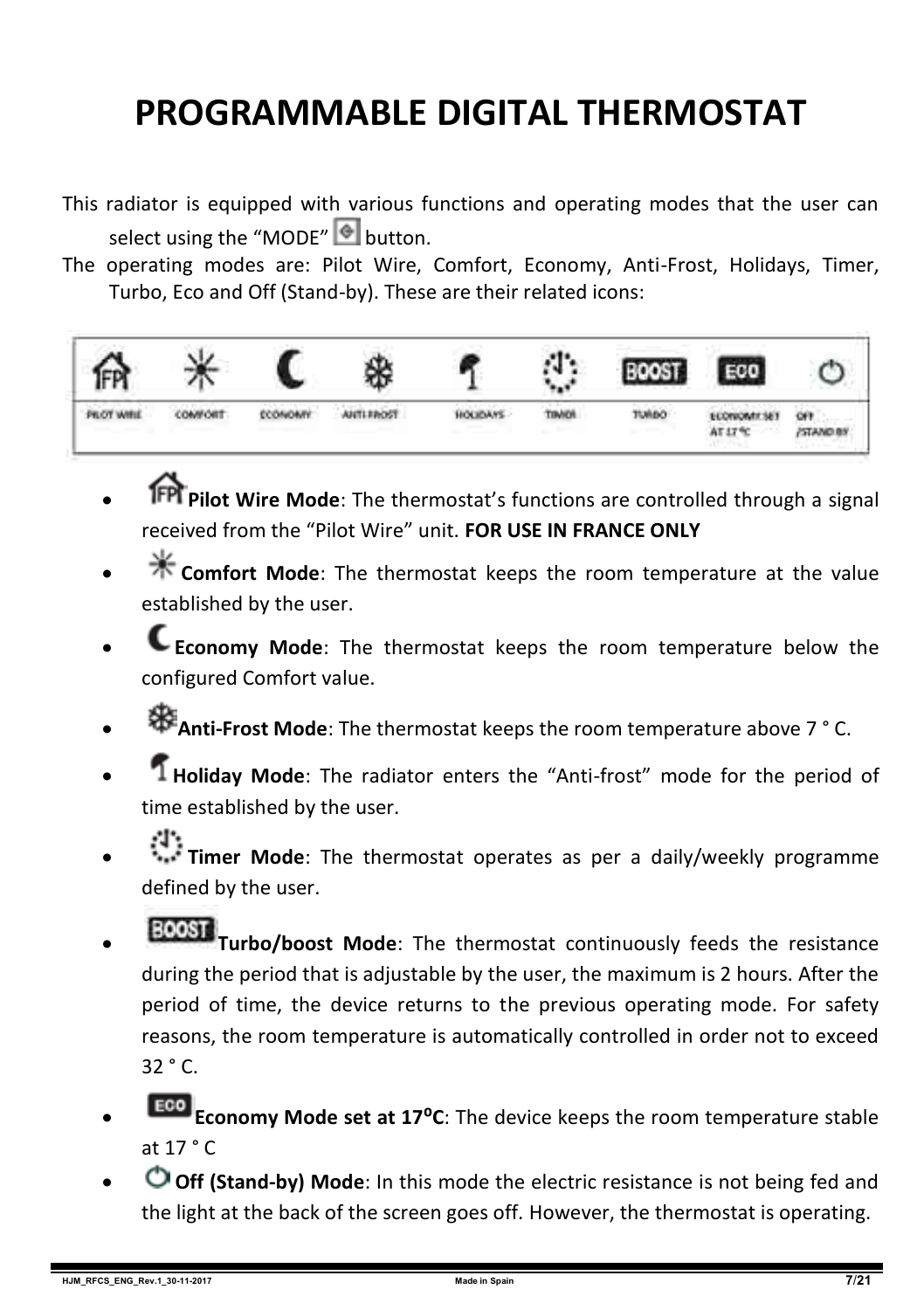#### Other thermostat functions are:



#### • **Other functions and icons**

- **D** Open window detection: This function allows us to detect that a window is open due to a sudden drop in room temperature. In this case, the device stops feeding the resistance for a maximum of 30 minutes or until an abrupt increase in room temperature shows that the window has been closed.
- **Adaptive temperature control (ASC)**: This function anticipates radiator's operating start time regarding the programmed value (only for Timer mode).
- **Safety for children**: This function reduces the radiator's surface temperature.
- **Power level indicator**: Instantaneous consumption visualisation.
- **Blocked:** Function to prevent accidental or improper use.
- **Consumption meter:** This function lets us know the consumption data for different periods, in kWh.
- **Consumption indicator:** To see if the device is consuming at the moment or not.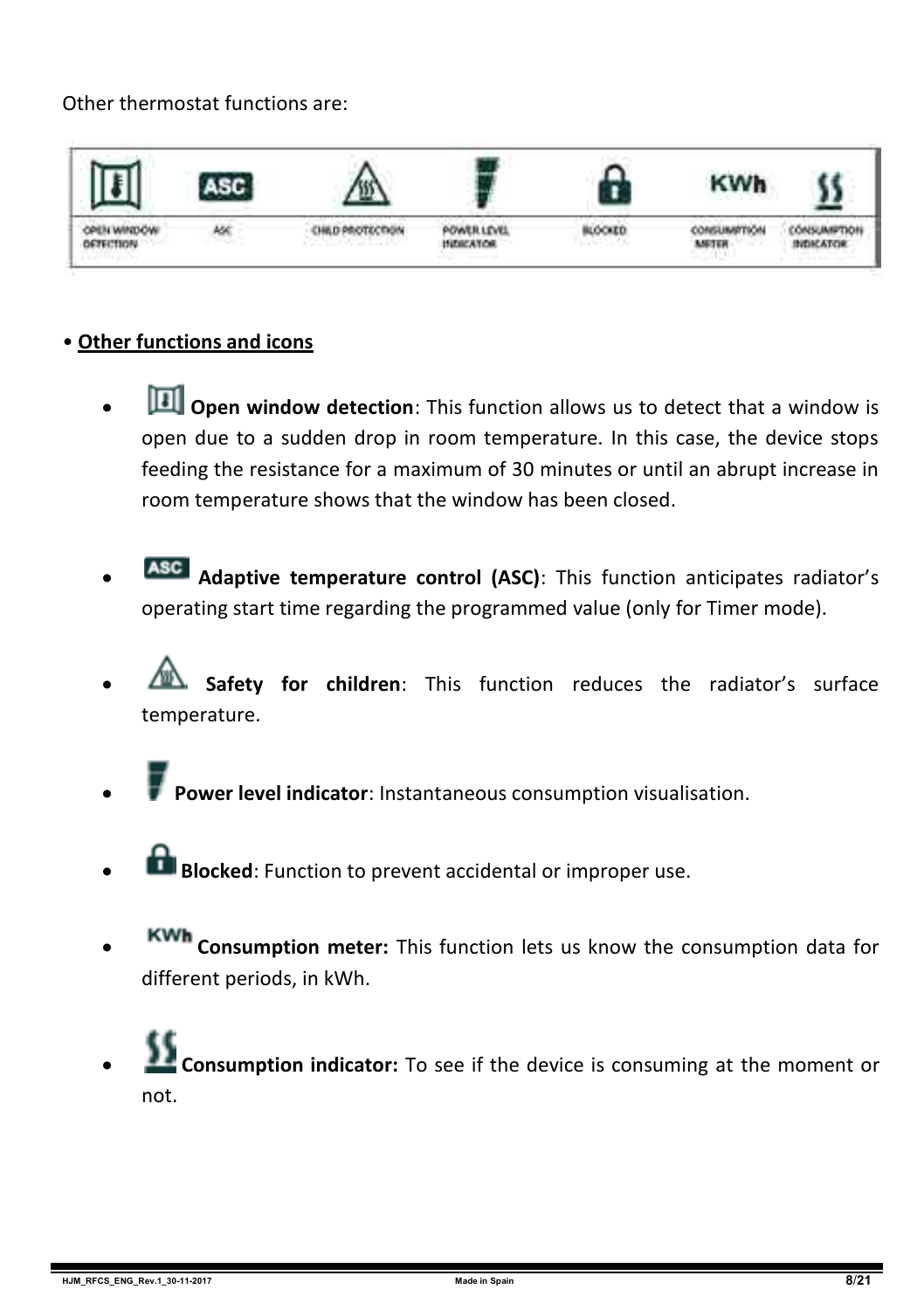#### **SCREEN**



**Timer Button** 

## **1. ON / OFF (STAND-BY)**

Press the  $\Box$  On/Off (Stand-by) button to turn the radiator on or to set the off/stand-by mode.

- If the off/stand-by mode is activated, the corresponding  $\bigcirc$  icon will appear on the screen and there will be two 0.5 second bleeps and the time will be shown.
- When the device is turned on, there will be a one second bleep and the  $\bigcirc$  icon will disappear.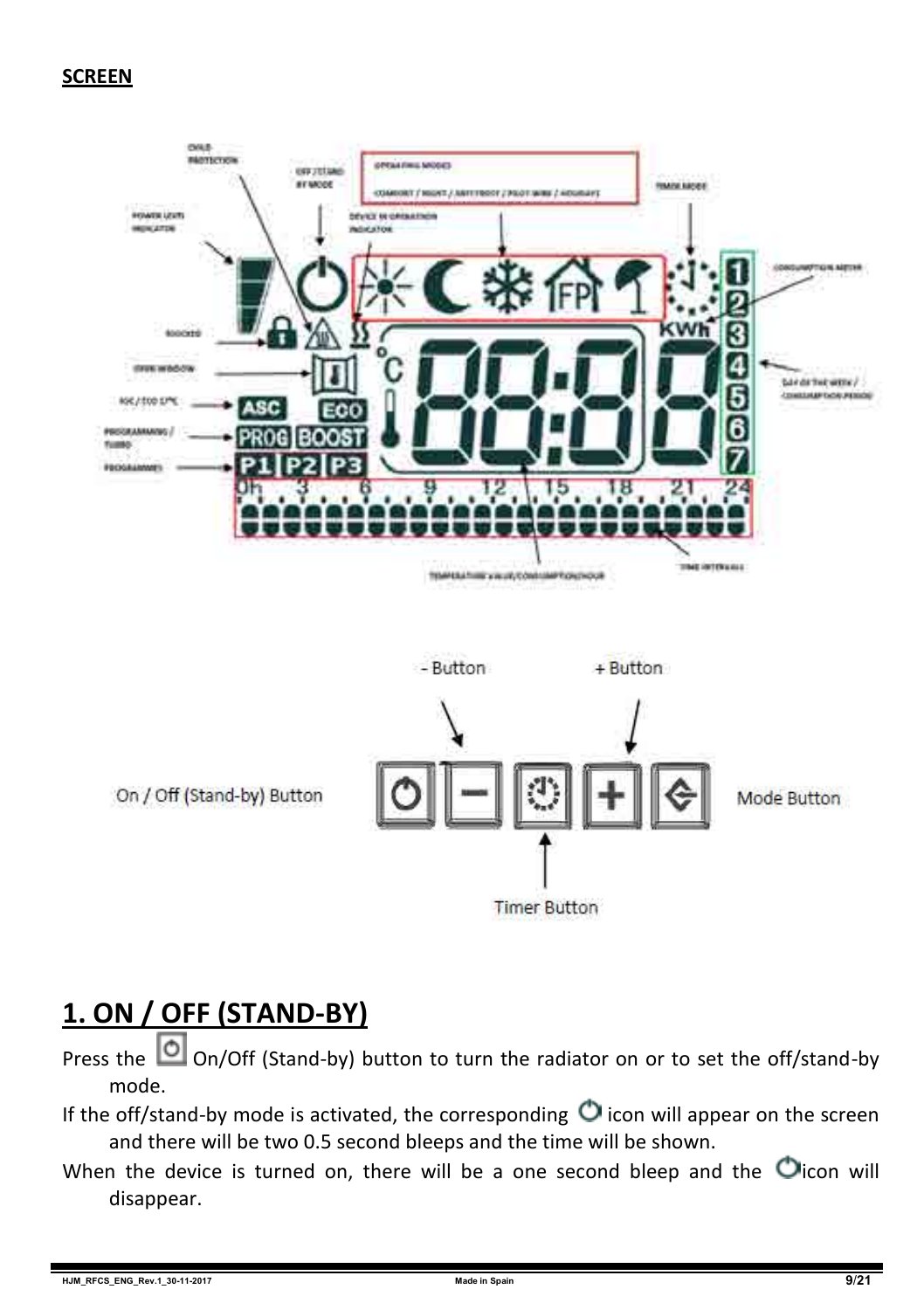## **2. MAIN FUNCTIONS**

**PPI PILOT WIRE Mode:** (FOR USE IN FRANCE ONLY). In this mode, the radiator is controlled by a unit with this type of system.

In order to activate it, follow these steps:

1. Press the "Mode"  $\bullet$  button several times until the **IFPI** icon appears on the screen. From this moment onwards, the radiator's operating mode is the one determined by the unit.

**K** COMFORT Mode: This is the radiator's standard operating mode to maintain the user's desired temperature.

In order to activate it, follow these steps:

- 1. Press the "Mode" **button several times until the**  $*$  **icon appears on the** screen.
- 2. Select the desired temperature using the  $\Box$  and  $\Box$  buttons. The minimum value that can be programmed is equal to the value of the temperature programmed in economy mode plus 0.5°C. The maximum value is 32°C.

**ECONOMY Mode:** Selecting this mode, the radiator maintains the room temperature at the one selected for it.

In order to activate it, follow these steps:

- 1. Press the "Mode"  $\bigcirc$  button several times until the  $\bigcirc$  icon appears on the screen.
- 2. Select the desired temperature using the  $\Box$  and  $\Box$  buttons. The maximum value that can be programmed is equal to the value of the COMFORT temperature less 0.5°C. The minimum value is 7°C.
- **NOTE**: The COMFORT and ECONOMY temperatures are the programme's determining values. It is not possible to select a temperature value for the ECONOMY mode superior to the COMFORT temperature, as the electronic thermostat does not allow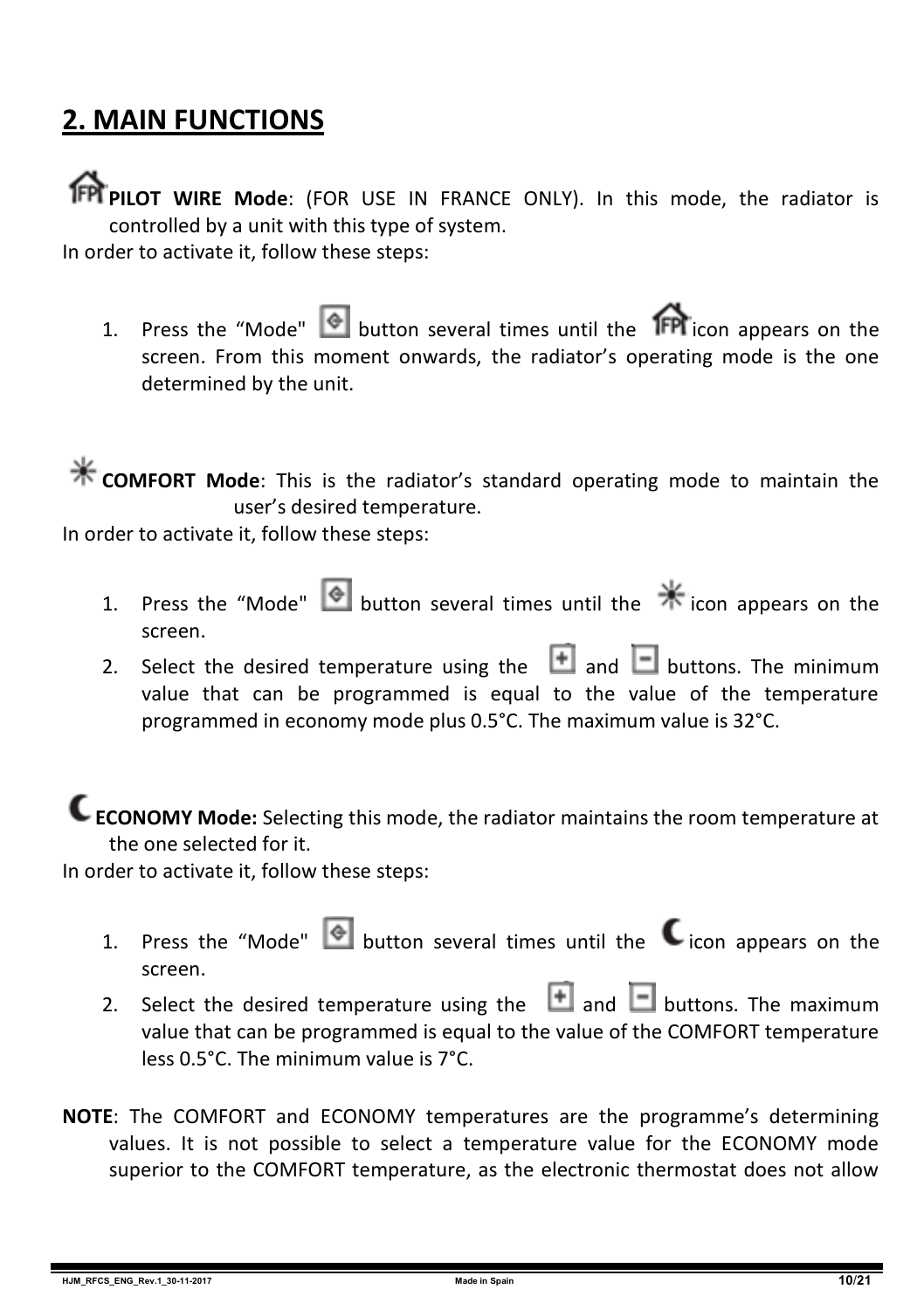it. When operating, it is possible to change the temperature easily by pressing the  $\Box$ and  $\Box$  buttons.

# **ANTI-FROST MODE:** Selecting this mode, the room temperature is set at 7°C. In order

to activate it, press the "Mode"  $\bigcirc$  button several times until the  $\bigcirc$  icon appears on the screen.

#### **HOLIDAY MODE:** Selecting this mode, the radiator enters the ANTI-FROST mode for the period of time established by the user.

In order to activate it, follow these steps:

- 1. Press the "Mode"  $\bigcirc$  button several times until the  $\bigcirc$  icon appears on the screen.
- 2. Using the **and B** buttons it is possible to select the holiday period duration, from 12 hours to 40 days, with an increase of one hour 12 to 24 and with an increase of one day from 24 hours.

#### **TIMER MODE:** In this mode, the room temperature is maintained at the COMFORT or ECONOMY temperature depending on the programmes established for the different time intervals during the day (P1, P2 or P3).

In order to activate it, follow these steps:

- 1. Press the "Mode" button several times until the icon appears on the screen.
	- 2. Press the TIMER  $\bigcirc$  button to select one of the pre-established factory programmes (P1  $\overline{P1}$  and P2  $\overline{P2}$ ) or the programme that is configurable by the user (P3  $\overline{PE}$ ).

For configurable programming P3, please look at section "**4. PROGRAMMING**" in this manual.

The pre-established P1 and P2 programmes are: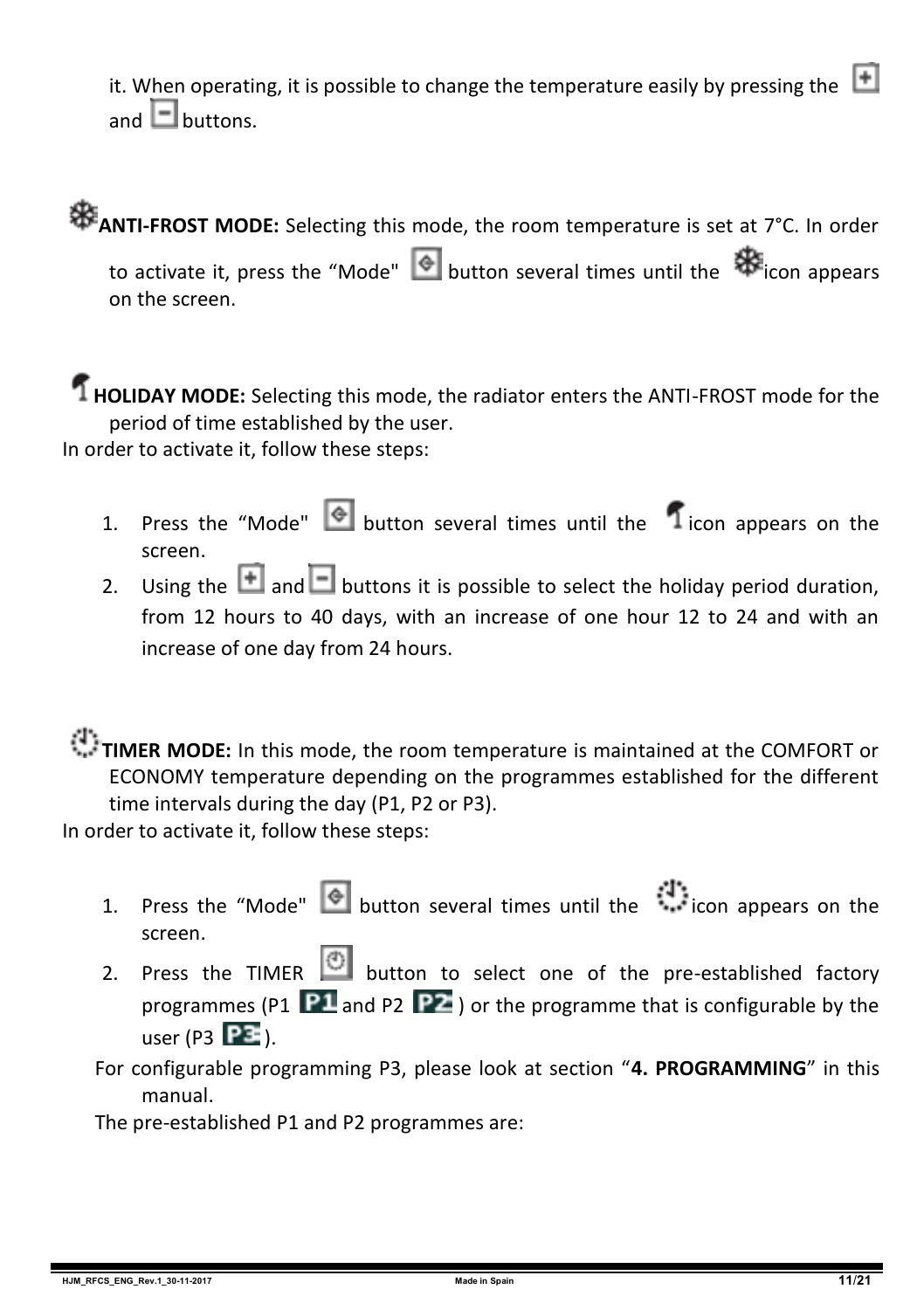

BOOST **TURBO/BOOST MODE:** This mode can be used when we need to heat the room quickly.

In order to activate it, follow these steps:

- 1. Press the "Mode"  $\bigcirc$  button several times until the **BOOST** icon appears on the screen.
- 2. Pressing the  $\Box$  and  $\Box$  buttons it is possible to select the TURBO/BOOST period duration from 5 to 120 minutes. When this function is activated, the radiator operates at its maximum power, ensuring that the room temperature does not exceed 32°C. When the programmed time (indicated by the countdown on the screen) finishes, the radiator returns to the previously established mode.
- **ECONOMY MODE 17°C:** Activating this mode the radiator operates at a preestablished, unchangeable temperature of 17°C. This function allows for lower consumption when, for example, the room or the house is empty for an indefinite period of time.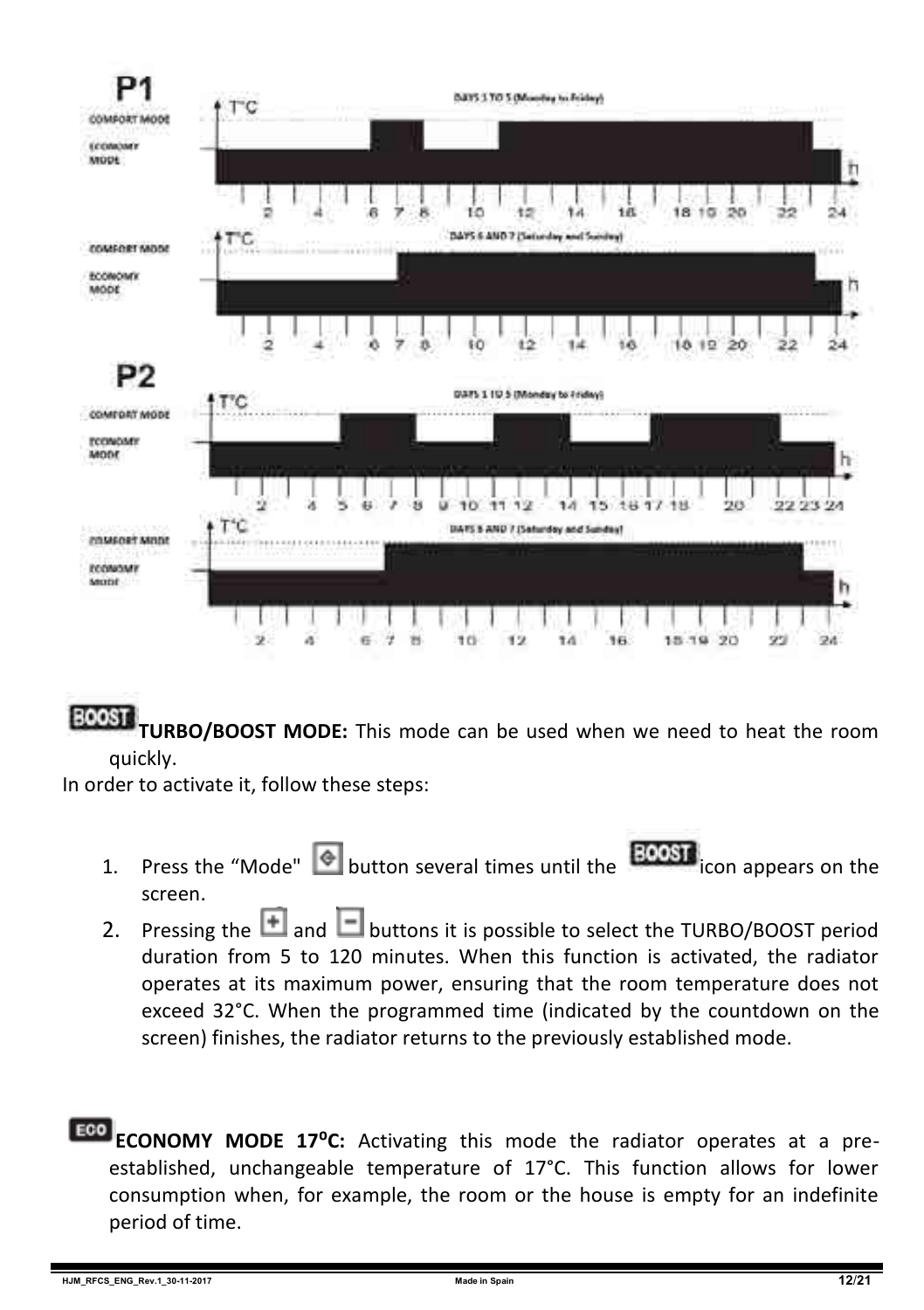To select this mode, press the "Mode"  $\bigcirc$  button several times until the  $\bigcirc$ appears on the screen.

## **3. OTHER FUNCTIONS AND ICONS**

- **TH** OPEN WINDOW DETECTION: The radiator is able to detect if a window has been opened through a sudden drop in temperature (5°C in a maximum of 30 minutes). If this happens, the device disconnects for 30 minutes so as to, later on, operate again at the previously established mode if it detects continuous increases in temperature of one degree (because, for example, the window has been closed). If this is not the case, the device will remain disconnected for an additional period of 30 minutes.
- When the open window detection is activated, the corresponding symbol  $\boxed{1}$  will appear intermittently on the screen (except in off/stand-by mode). When it is deactivated, the symbol disappears.

In order to activate this function, please look at section "**4. PROGRAMMING**".

**CHILD PROTECTION:** When this function is activated, the temperature on the front part of the radiator is lowered so that it is safe when children are present. Moreover, this function means that the same radiator can be used in rooms smaller than the one it is installed in without significant changes in room temperature.

When this function is activated, the power level that the radiator operates at is the one established by the user (40% - 50% - 60%).

In order to activate this function, please look at section "**4. PROGRAMMING**".

- **ASC (ADAPTIVE TEMPERATURE CONTROL):** When this function is activated, the device connects before the time established in the programming (maximum 2 hours beforehand) to ensure that the room is at the programmed temperature at the established time.
- When this function is activated, the corresponding **ASC** icon appears on the screen (except in off/stand-by mode).

In order to activate this function, please look at section "**4. PROGRAMMING**".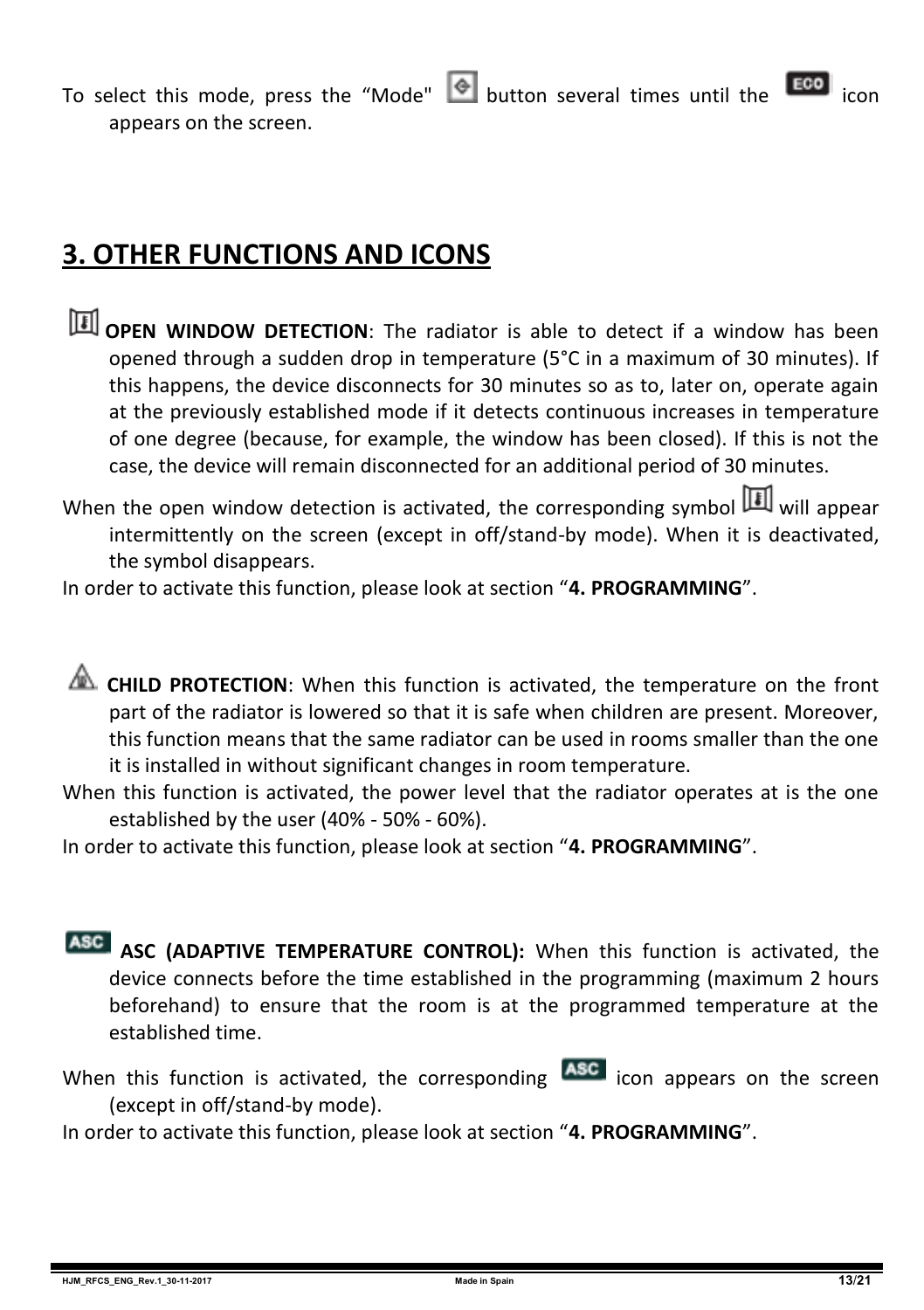**POWER LEVEL INDICATOR**: This appears on the left-hand side of the screen and it depends on the programmed temperature level. The higher the programmed temperature is, the greater the number of bars shown on the icon. This is instantaneous consumption visualisation as, the higher the programmed temperature is, the higher the energy consumption is.

 **BLOCK FUNCTION**: It is possible to block the radiator to prevent children from using it improperly or, for example, in a public space.

In order to block/unblock the buttons, press the "Mode" **Consumersion** and keep in pressed down for 3 seconds, until the icon appears (blocked) or disappears (unblocked).

**KWh CONSUMPTION METER FUNCTION:** This function allows us to read the radiator's consumption expressed in kWh. In order to do so, the power of the emitter must be previously adjusted, following these steps:

- 1. Unplug the device from the electricity supply.
- 2. Simultaneously press buttons  $\overline{+}$  and  $\overline{-}$
- 3. Without releasing the buttons, plug the device into the electricity supply for at least 5 seconds until you can see the power adjustment function, as shown in this image:



- 4. Use the  $\Box$  and  $\Box$  buttons to select your radiator's power in Watts.
- 5. Confirm the selection with the **button**.
- This operation only needs to be done the first time and then it will stay saved; it is not necessary to repeat it every time you wish to consult consumption.

Now you can read the consumption for various periods of time in the following way:

1. Turn the radiator to off/stand-by mode.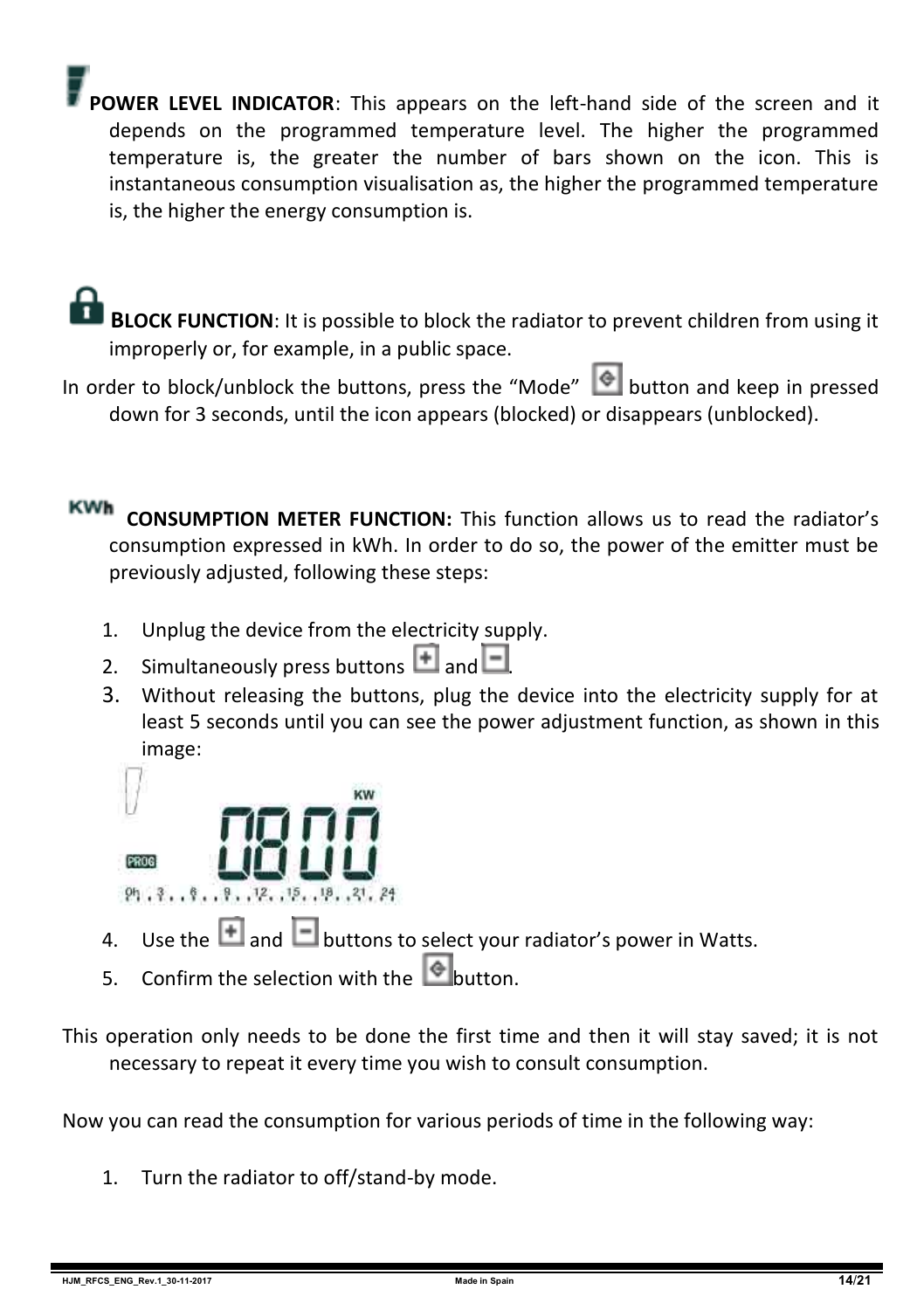- 2. Press the  $\Box$  button for more than 3 seconds until the consumption data is shown on the screen.
- 3. Using the **1** and **b**uttons, we can scroll the consumption menu.<br>4. The icons will annear on the right-hand side of the screen. Each o
- 4. The icons will appear on the right-hand side of the screen. Each one shows the consumed kWh during the corresponding period of time, as shown here:

 $\blacksquare$  = current day

 $\mathbf{2}$  = previous day

- $\overline{\mathbf{R}}$  = current week
- $\blacksquare$  = previous week
- $\mathbf{E}$  = current month
- $6$  = previous month
- $\bar{Z}$  = current year
- $\mathbf{D}$  +  $\mathbf{D}$  = previous year
- $\Pi_+$  $\bar{\mathbf{R}}$  = total
- $\mathbf{u}$  +  $\bar{\mathbf{z}}$  = radiator power indicator

## **CONSUMPTION INDICATOR:** When the room temperature falls below the configured temperature, the radiator's thermostat feeds the resistance and the  $\frac{w_{1}}{w_{2}}$  symbol lights upon the screen, with which it is consuming energy. As soon as the room temperature reaches the selected temperature, the thermostat stops feeding the resistance and the  $\sqrt[12]{\text{}}\,$  icon disappears from the screen, as it is no longer consuming energy.

**IMPORTANT NOTE:** If "ALL" appears on the screen then the temperature sensor is broken or damaged and the radiator does not work. Please contact our technical service.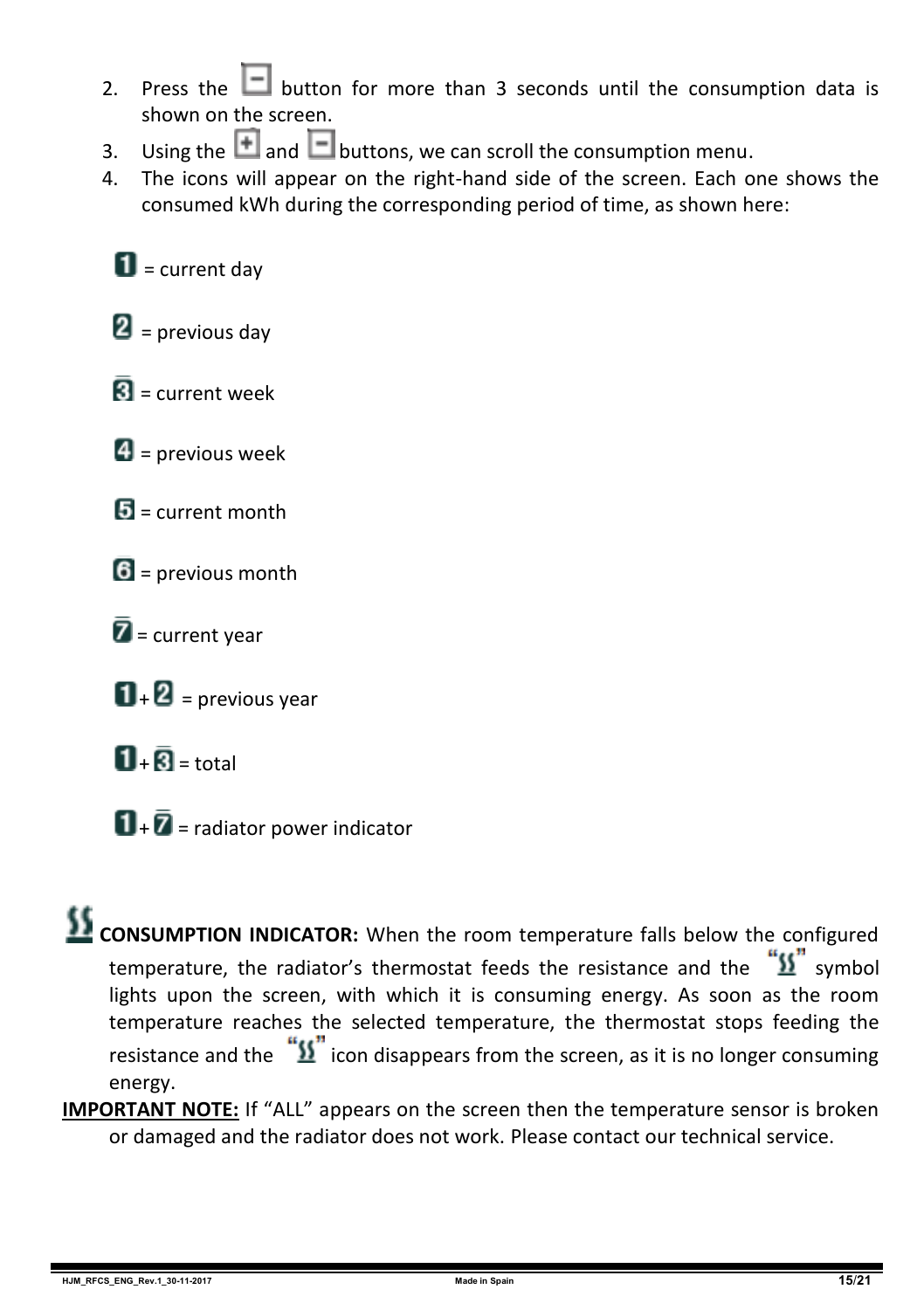## **4. PROGRAMMING**

#### **DAY AND TIME PROGRAMMING**

- 1. Turn the radiator to off/stand-by mode. The  $\bullet$  icon will be shown.
- 2. Press the  $\Box$  button for more than 3 seconds until the functions can be seen. Using the **the button you can scroll through the following options: "ted"**(hour and date), "**prog**"(programming) and "**ofst**"(calibration of the temperature sensor).
- 3. Select the "**ted**" option and confirm with the  $\Box$  button.
- 4. Enter the current year (15-99) using the  $\Box$  and  $\Box$  buttons. Press the  $\degree$  button to confirm the selection.
- 5. Enter the current month (1-12) using the  $\Box$  and  $\Box$  buttons. Press the  $\circ$ button to confirm the selection.
- 6. Enter the current date (1-31) using the  $\Box$  and  $\Box$  buttons. Press the  $\bigcirc$  button to confirm the selection.
- 7. Enter the day of the week (1=Monday, 2=Tuesday, 3=Wednesday, 4=Thursday, 5=Friday, 6=Saturday, 7=Sunday) using the  $\Box$  and  $\Box$  buttons. Press the button to confirm the selection.
- 8. The current hour should then appear on the screen with the digits intermittently lighting up. The hour can be modified using the  $\Box$  and  $\Box$  buttons. Press the  $\Diamond$ button to confirm the selection.
- 9. The digits indicating the minutes light up intermittently on the screen. The minutes can be set using the  $\Box$  and  $\Box$  buttons. Press the  $\Diamond$  button to confirm the selection.

#### **CONFIGURATION OF THE P3 PROGRAMME**

- You can configure your own operating programme (P3) for each day of the week by following these steps:
	- 1. Turn the radiator to off/stand-by mode. The  $\bullet$  will be shown.
	- 2. Press the **button for more than 3 seconds.** Using the **H** button you can see the following options: "**ted**"(hour and date), "**prog**"(programming) and "**ofst**"(calibration of the temperature sensor).
	- 3. Select the "**Prog**" option and confirm with the  $\bullet$  button.
	- 4. The programme will start on the first day of the week (1=Monday), and at 0 hours. The day is divided into intervals of one hour each.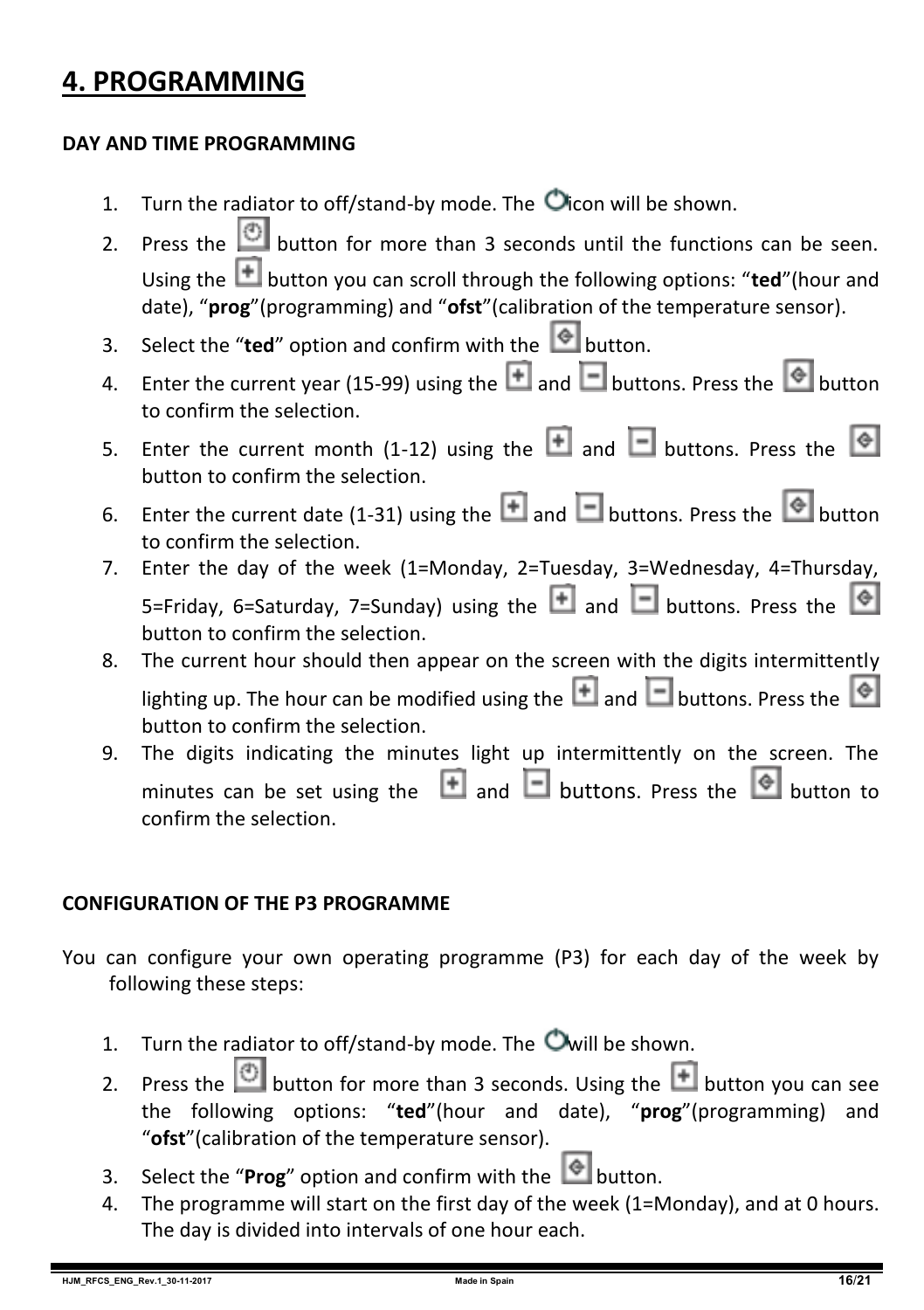

- 5. Pressing the  $\Box$  button we select the COMFORT mode in this time interval (the whole interval will be highlighted). Pressing the  $\Box$  button we select the ECONOMY mode for this time interval (half an interval will be highlighted). And so on until completing the 24 hours of day 1=Monday. Confirm the programming with the  $\Box$  button.
- 6. Automatically, the programming goes on to day 2=Tuesday, maintaining the programming established for Monday. If you wish to maintain it, press directly on the  $\Box$  button to confirm and go to the next day. Otherwise, you can change

using the  $\Box$  and  $\Box$  buttons to programme as you wish.

7. Follow the same steps for each day of the week until reaching day 7=Sunday.

#### **CALIBRATION OF THE TEMPERATURE SENSOR**

If the radiator is not installed in the optimum location to suitably detect the room temperature (for example: it is installed on a cold wall or there are draughts…) the measured room temperature may be different from the real temperature. In order to achieve maximum efficiency, it is recommendable to eliminate this temperature difference.

To do so, follow these steps:

- 1. Turn the radiator to off/stand-by mode. The  $\bullet$  icon will be shown.
- 2. Press the  $\Box$  button for more than 3 seconds. Using the  $\Box$  button we can see the following options: "**ted**"(hour and date), "**prog**"(programming) and "**ofst**"(calibration of the temperature sensor).
- 3. Select the "**ofst**" option and confirm with the  $\Box$  button.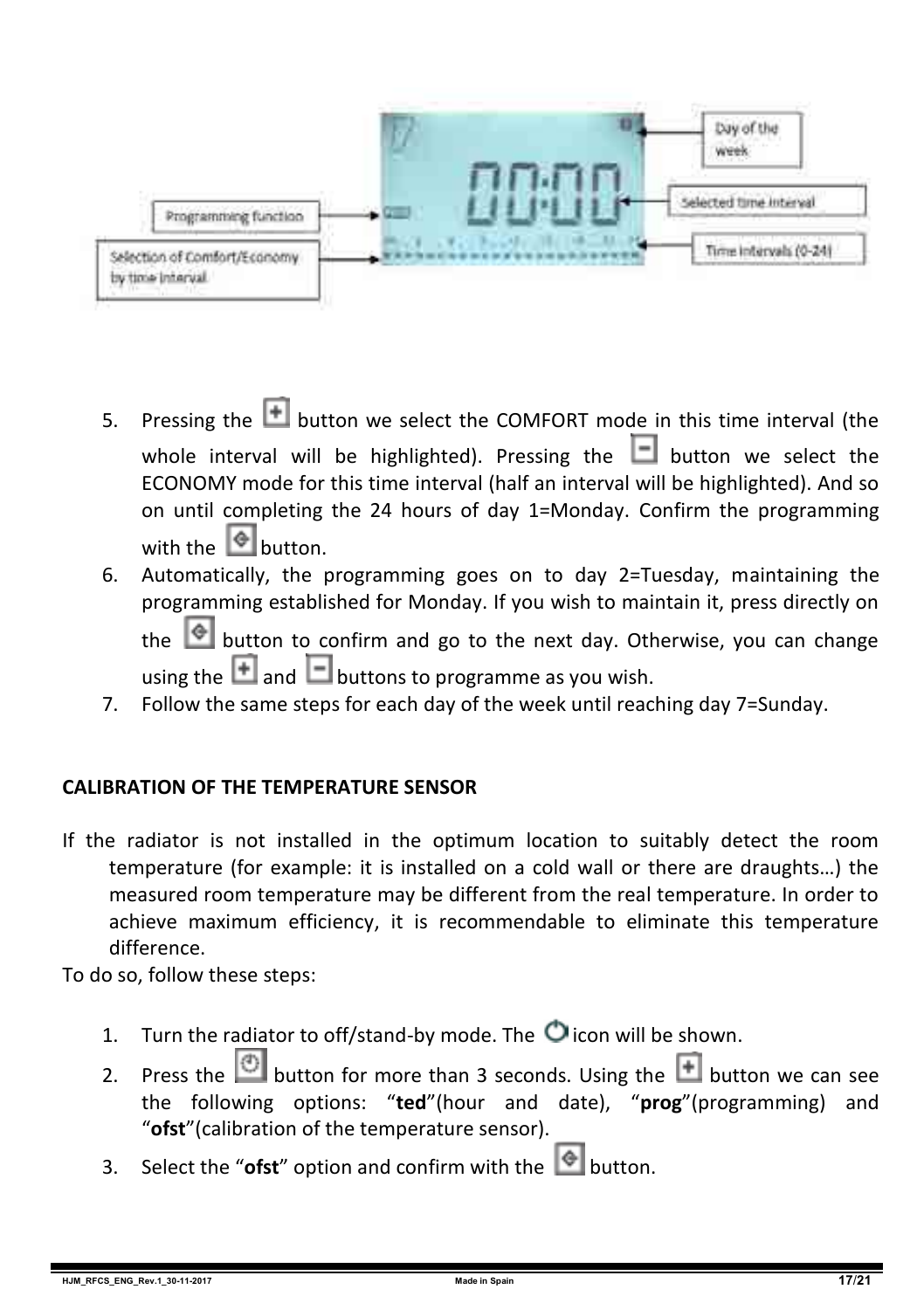- 4. With the  $\blacksquare$  and  $\blacksquare$  , buttons establish the temperature difference between the room temperature (measured with a thermometer) and the temperature detected by the radiator. This difference can be adjusted between -5°C and +5°C.
- $\frac{1}{5}$  Press the **button** to confirm the selection.

#### **ACTIVATING OTHER FUNCTIONS**

## **OPEN WINDOW DETECTION**

- 1. Turn the radiator to off/stand-by mode. The  $\bullet$  will be shown.
- 2. Press the **button for more than three seconds, until you can see the** icon.
- 3. Press the  $\Box$  button again to activate or deactivate the open window detection function (ON=activate; OFF=deactivate).
- 4. Press the **button to confirm the selection and go to the next function:**

### **ASC (ADAPTIVE TEMPERATURE CONTROL)**

- 1. Press the  $\Box$  button to activate or deactivate the ASC function (ON=activate: OFF=deactivate).
- 2. Press the  $\Box$  button to confirm and go to the next function:

## **EXAMPLE PROTECTION**

- 1. Press the  $\Box$  button to activate or deactivate the child protection function (ON=activate; OFF=deactivate).
- 2. Press the  $\bigcirc$  button to confirm the selection. If you have selected to deactivate it (OFF), the radiator will automatically go to off/stand-by mode. If, on the other hand, you have selected to activate it (ON), you can programme the percentage of

power desired between the following values: 40% / 50% / 60%. Using the button you select one or another.

3. Confirm the desired percentage with the **button.** In this way, all the changes made to the anterior functions will be saved and the radiator will return to its off/stand-by state  $\bullet$ .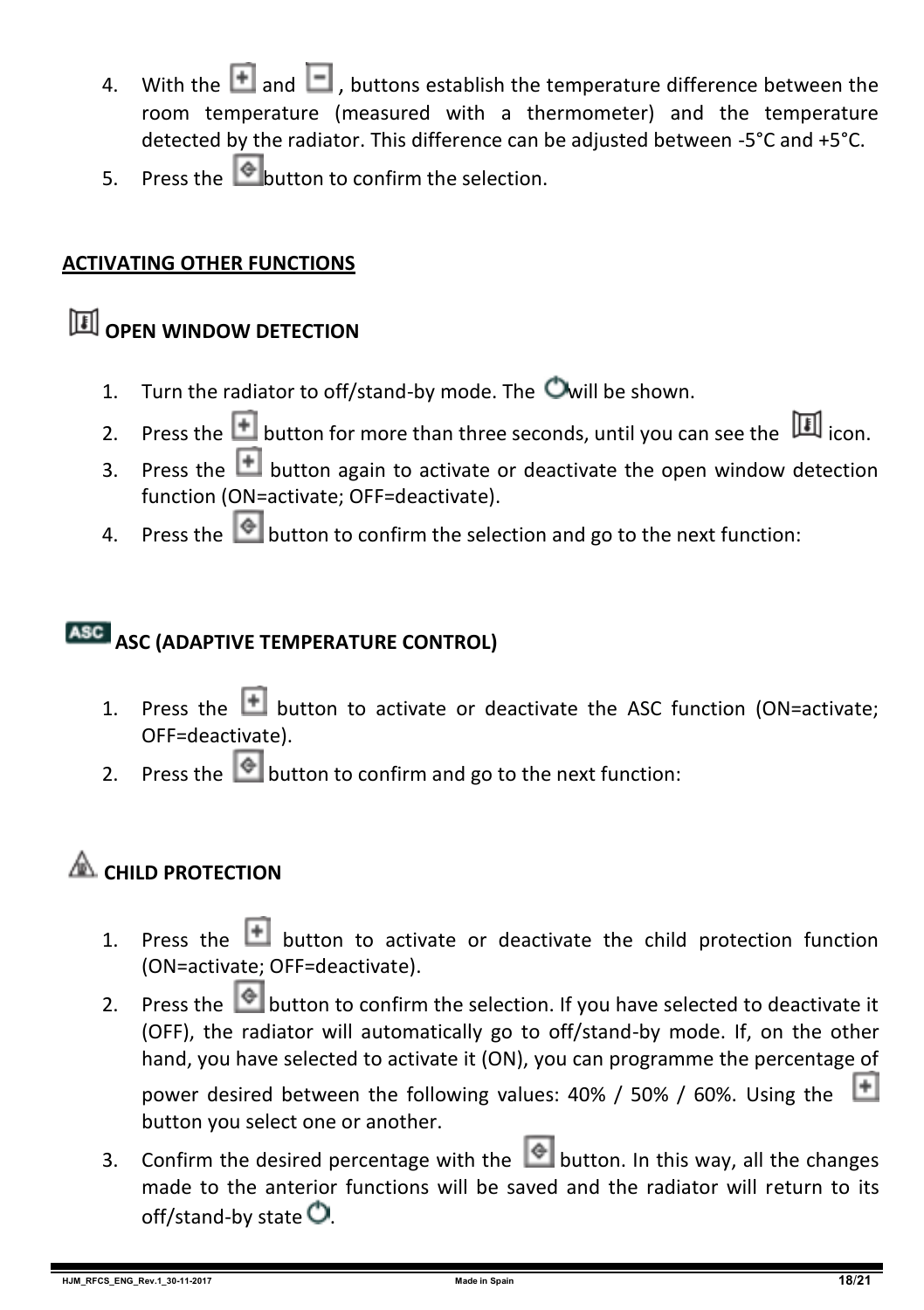### **THERMAL SAFETY**

In the case of overheating, a safety device automatically cuts the radiators operation. After cooling the radiator will automatically reset.

#### **MAINTENANCE**

Your radiator requires no regular maintenance, however, to ensure its good operation:

Always disconnect the device from the mains before performing any cleaning or maintenance operation.

Let it cool down before cleaning.

To avoid any risk of electrical shock, clean the unit with a soft, damp cloth to wipe the outside of the radiator and remove dust and dirt cloth.

Do not use detergent, solvent, abrasive products or any other chemical product to clean the radiator.

#### **NEVER immerse the device in water or any other liquids.**

You can use a vacuum or flexible brush to clean the air grilles. This maintenance must be carried out regularly to ensure optimum performance. Ensure the radiator is totally dry before turning it back on.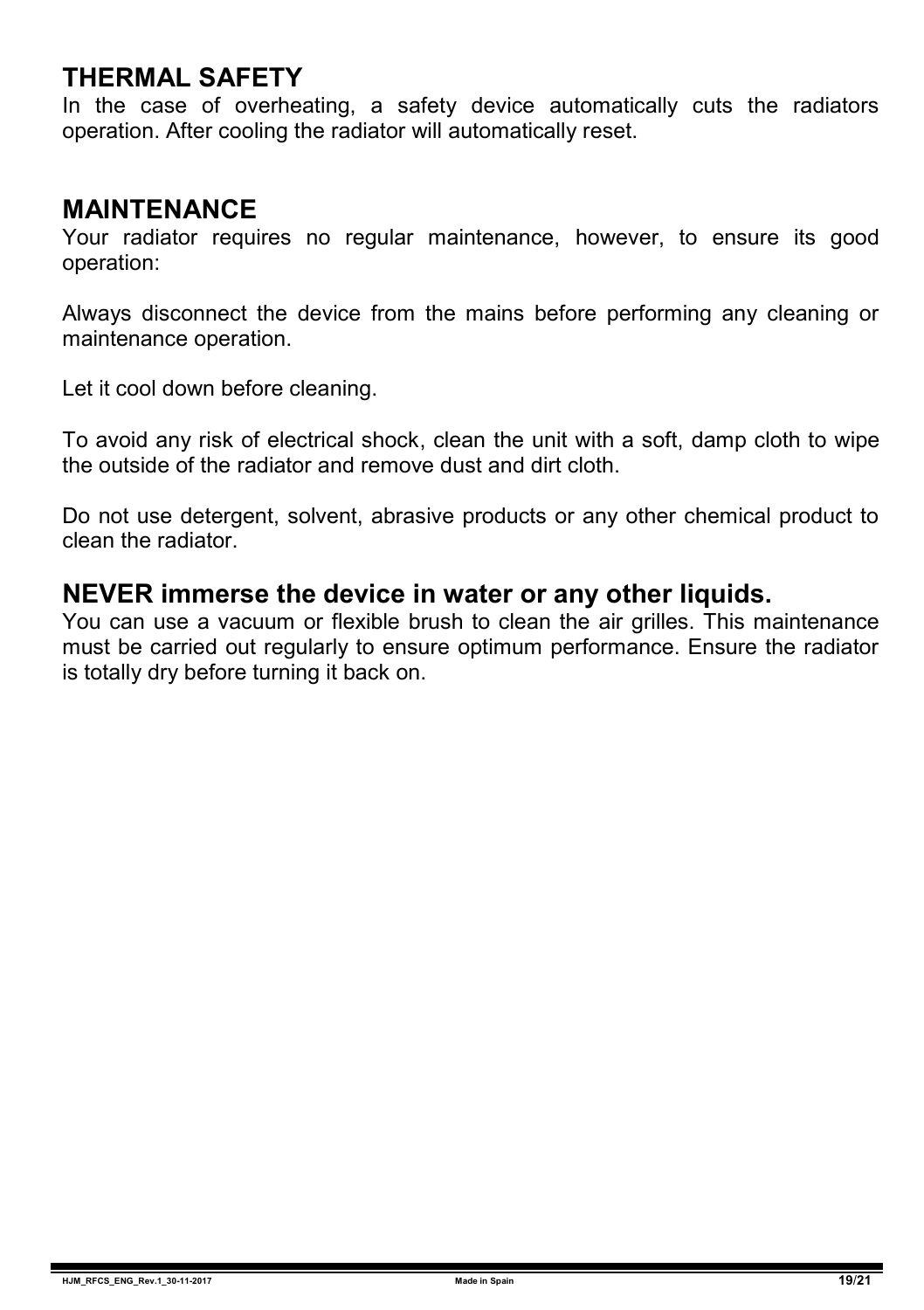

| Product:                                                                                                 | <b>Ceramic Heater</b>                               |  |
|----------------------------------------------------------------------------------------------------------|-----------------------------------------------------|--|
| Trademark:                                                                                               |                                                     |  |
| Models:                                                                                                  | <b>RFCS</b>                                         |  |
|                                                                                                          | <b>RFCS1000</b> (230V~ 50Hz; 1000W; IP24; Class II) |  |
| Types:                                                                                                   | RFCS1500 (230V~ 50Hz; 1500W; IP24; Class II)        |  |
|                                                                                                          | <b>RFCS2000</b> (230V~50Hz; 2000W; IP24; Class II)  |  |
| Batch & Serial No.:                                                                                      | Mx-YYDDD-XXX <sup>(1)</sup>                         |  |
| (1) Explanation of code "Lot & Serial No.": Lot = Mx - YYDDD; where: Mx = Production Line No.; YY = year |                                                     |  |
| (15,16,1799) and DDD = jour corrélative (001,, 365).                                                     |                                                     |  |
| Serial No. = XXX (001,, 999).                                                                            |                                                     |  |

*We*:

#### **HERMANOS JULIÁN M., S.L.**

Head Office: Esposos Curie,44 / Factory: Gutenberg,91-93 Polígono Industrial "Los Villares" . 37184 Villares de la Reina . Salamanca . España Tf.+34 923 222 277 +34 923 222 282 . Fax +34 923 223 397

#### **http://www.calorhjm.es**

Hereby declare, that the following equipment complies with all the essential requirements for health and safety of *European Directives.*

> **2014/30/UE EMC DIRECTIVE 2014/35/UE LV DIRECTIVE 2011/65/UE RoHS DIRECTIVE 2009/125/EC (ErP Directive)**

*With reference to the application of the followinf standards:*

| 2014/30/UE EMC DIRECTIVE    | EN 55014-1:2006 +A1:2009 +A2:2011           |
|-----------------------------|---------------------------------------------|
|                             | EN 61000-3-2:2014                           |
|                             | EN 61000-3-3:2013                           |
|                             | EN 55014-2:1997 +AC: 1997 +A1:2001 +A2:2008 |
|                             | EN 61000-4-2:2009                           |
|                             | EN 61000-4-3:2006 +A1:2008 +A2:2010         |
|                             | EN 61000-4-4:2012                           |
|                             | EN 61000-4-5:2006                           |
|                             | EN 61000-4-6:2013                           |
|                             | EN 61000-4-11:2004                          |
| 2014/35/UE LV DIRECTIVE     | EN 60335-2-30:2009 + CORR:2010 +A11:2012    |
|                             | EN 60335-1:2012 +AC:2014 +A11:2014          |
|                             | EN 62233:2008 +CORR:2008                    |
| 2011/65/UE RoHS DIRECTIVE   | EN 62321-1:2013                             |
| 2009/125/EC (ErP Directive) | EN 50564:2011                               |
| (2005/32/EC)                |                                             |